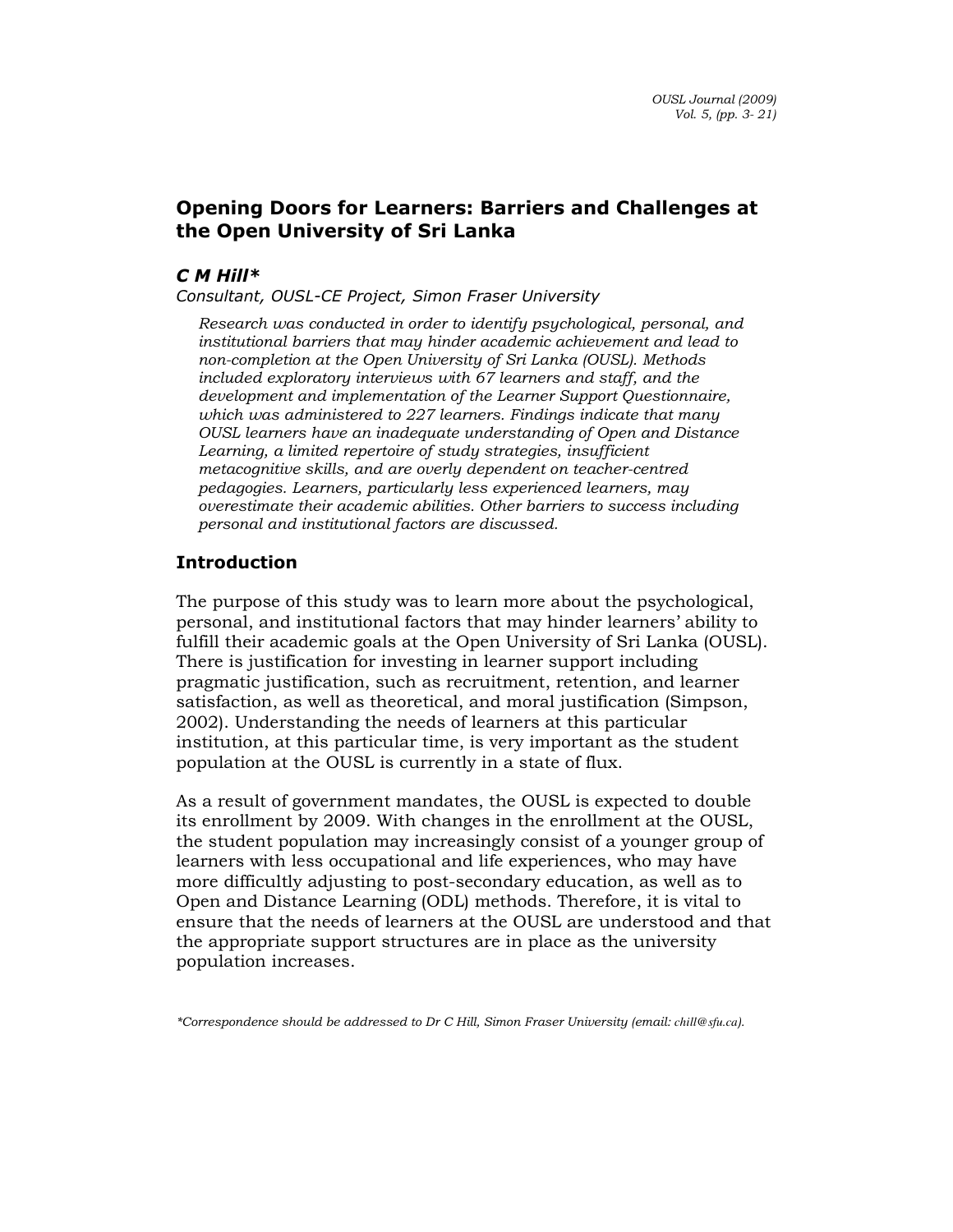The primary goal of this study was to learn more about learners' abilities, beliefs and perceptions, particularly in regard to their academic skills, as study skills have been found to be related to academic performance in both Eastern (Yip & Chung, 2005) and Western (Ross et al, 2003) post-secondary institutions. A secondary goal of this study was to identify other factors that may enable or constrain student achievement in order to reduce barriers and capitalize on existing support structures.

## Method

The research design involved a two phased approach, including exploratory interviews with staff and learners, and the development of a questionnaire which was distributed to the student population. Wherever possible, data was triangulated with information from other sources.

#### **Interviews**

Interview questions were formulated on the basis of educational theory including self-regulated learning (Puustinen & Pulkkinen, 2001), and learners' approaches to learning (Biggs, Kember & Leung, 2001), as well as prior research conducted at the OUSL (Gamaathige & Dissanayake, 1999; Jayatilleke, 1997; Raheem & Ratwatte, 1997). The interviews, which were semi-structured, addressed issues related to barriers and supports for learners, challenges associated with ODL, required academic skills, learners' scholarly abilities, reasons for attrition, and the suitability of entry requirements.

Interviews were conducted individually or in groups (focus group discussions) based on the preference of the participants and time constraints. Nineteen interviews were conducted with 67 people including 43 learners, 15 academic staff, 5 Department Heads, 3 Deans, and 1 Assistant Librarian. Efforts were made to ensure that academic staff and learners from all faculties were represented. The interviews were conducted in English or Sinhala.

#### Questionnaire

The development of the Learner Support Questionnaire (LSQ) was formulated using interview data, relevant educational theory, including knowledge building theory (Bereiter & Scardamalia, 1996) and Bloom's taxonomy (1956), as well as prior research conducted at the OUSL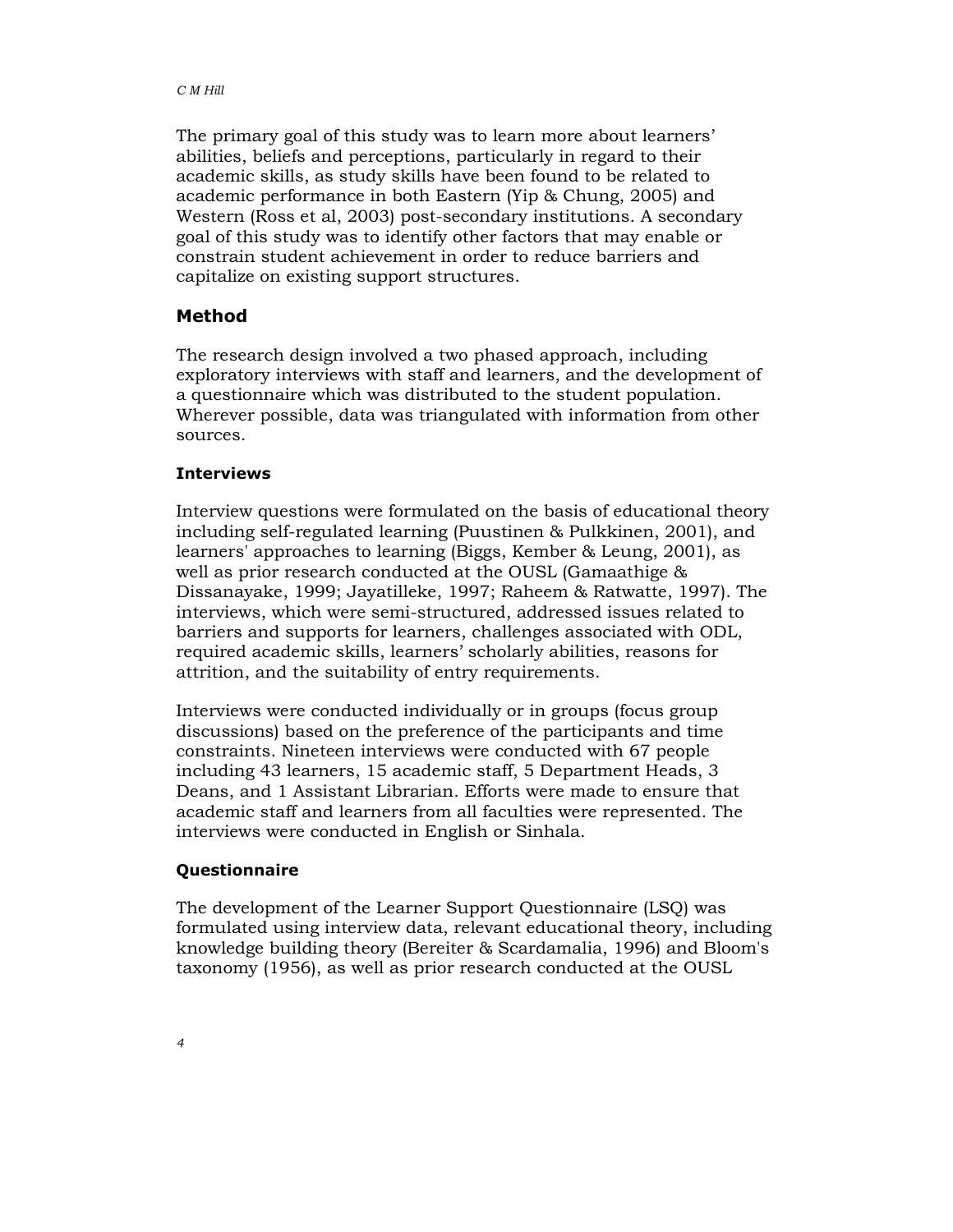(Calder & Wijeratne, 1999; Dassanayake, de Zoysa, & Jayatilake, 1999; Jayatilleke, 2002; Jayatilleke, 2005).

The LSQ is a self-report measure that includes open-ended questions, yes or no questions, as well as rating scales. The questionnaire assessed learners' perceptions of their academic ability, their understanding of ODL, their study practices, and the challenges that may hinder academic achievement. The LSQ was pilot tested, revised, and translated into Sinhala and Tamil. In order to differentiate between learners' perceptions and their actual practices, multiple questions targeting similar information were included to assess the validity of participants' responses. For example, participants were asked if they set learning goals, to rate their ability to set such goals, and then to provide examples of their learning goals.

The LSQ was distributed to twelve classes at the Colombo Regional Centre from the certificate level to the postgraduate level, within nine different departments and across all four faculties (Table 1). 227 learners completed the questionnaire.

| Faculty                           | <b>Classes</b> | <b>Number of Classes</b> | Number of<br>Participants |
|-----------------------------------|----------------|--------------------------|---------------------------|
| Education                         | Certificate    |                          | 24                        |
|                                   | Masters        |                          | 16                        |
| Humanities and<br>Social Sciences | Level 3        |                          | 03                        |
|                                   | Level 6        |                          | 17                        |
| Engineering<br>Technology         | Foundation     |                          | 09                        |
|                                   | Level 4        |                          | 12                        |
|                                   | Level 5        |                          | 05                        |
| Natural Sciences                  | Level 3        | 3                        | 82                        |
|                                   | Level 5        |                          | 41                        |
|                                   | Level 5        |                          | 18                        |
| Total                             |                | 12                       | 227                       |

Table 1: Distribution of Questionnaire by Faculty and Level

65% of the participants were female and 35% were male. Learners' ages ranged from 20 to 72 and the majority of learners (54%) were 25 or younger. Of those who disclosed their ethnicity, 94% were Sinhalese, 4% were Tamil, 1% was Malay, and 1% was Sri Lankan Moor. Learners' family incomes ranged from under 4,999 Rupees per month to over 50,000 Rupees per month; however the majority of learners (74%) reported an income of less than 20,000 Rupees a month. 27% of the participants were married and, of those who reported their familial status, 27% were parents. 42% of the learners were employed full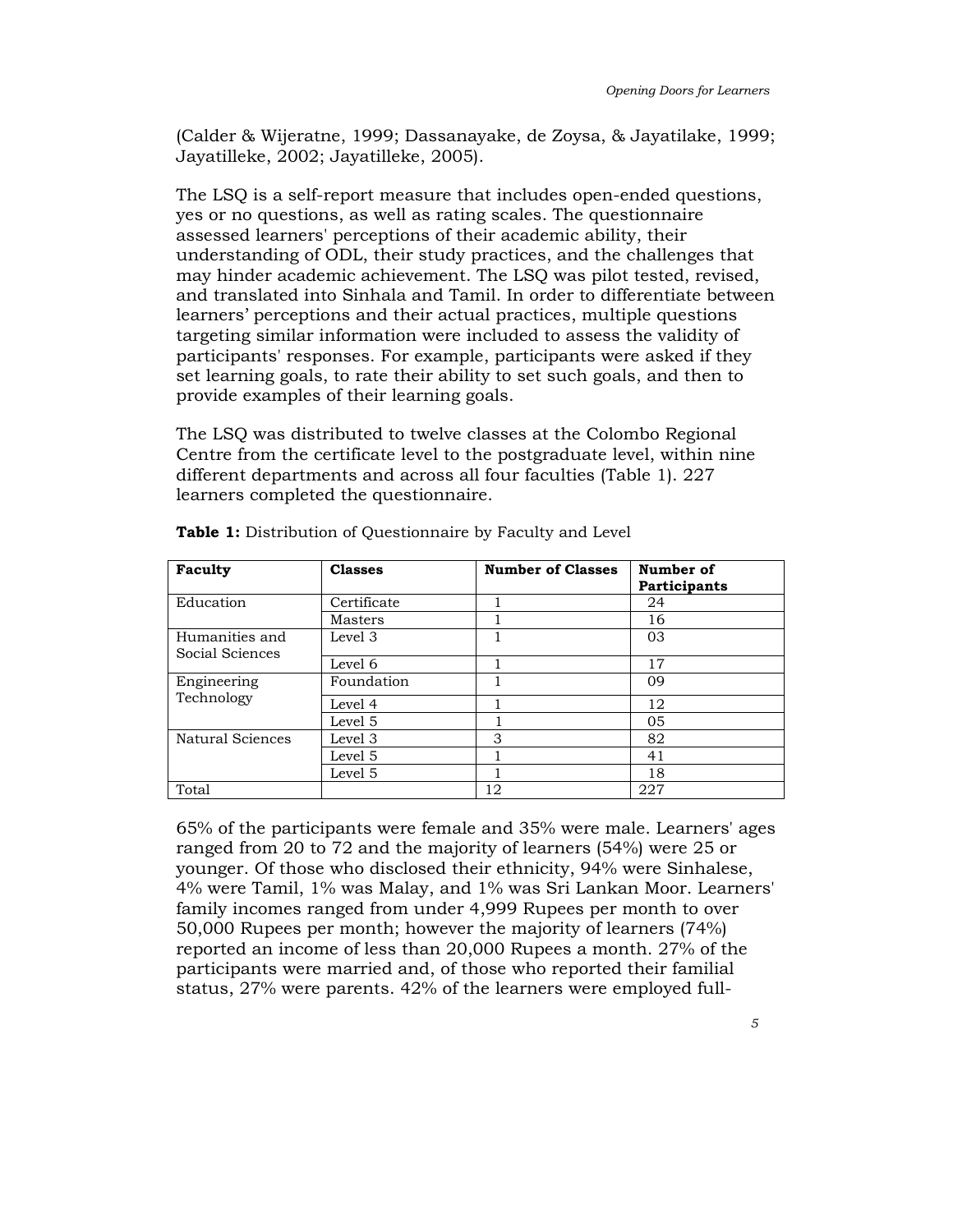time; 16% part-time, 38% were not employed, and 4% reported an alterative employment status.

60% of learners considered themselves part-time, and 40% considered themselves full-time learners. 57% of learners were studying in the English medium, 40% in the Sinhala medium, and 3% in the Tamil medium. The majority of learners (84%) were attached to the Colombo Regional Centre, however 16% of participants were affiliated to other regional or study centres. Although the sample is not representative of the entire OUSL student population, it does reflect a diverse group of learners. The main limitations in this sample are its lack of ethnic and geographical diversities.

## Results and Discussion

The results section is comprised of three subsections:

- 1. Psychological factors,
- 2. Personal factors, and
- 3. Institutional factors that may limit a learner's ability to succeed.

Many of these concerns are interrelated and may lead to compound problems for learners.

## 1. Psychological Factors

#### Perceptions of Ability and Importance of Skills

Learners were asked to rate their ability with regard to 26 skills associated with learning, as well as to rate the importance of these skills for achieving success in their study programmes. The majority of learners rated their abilities very positively and were of the view that most of the skills listed were essential to their success (Table 2).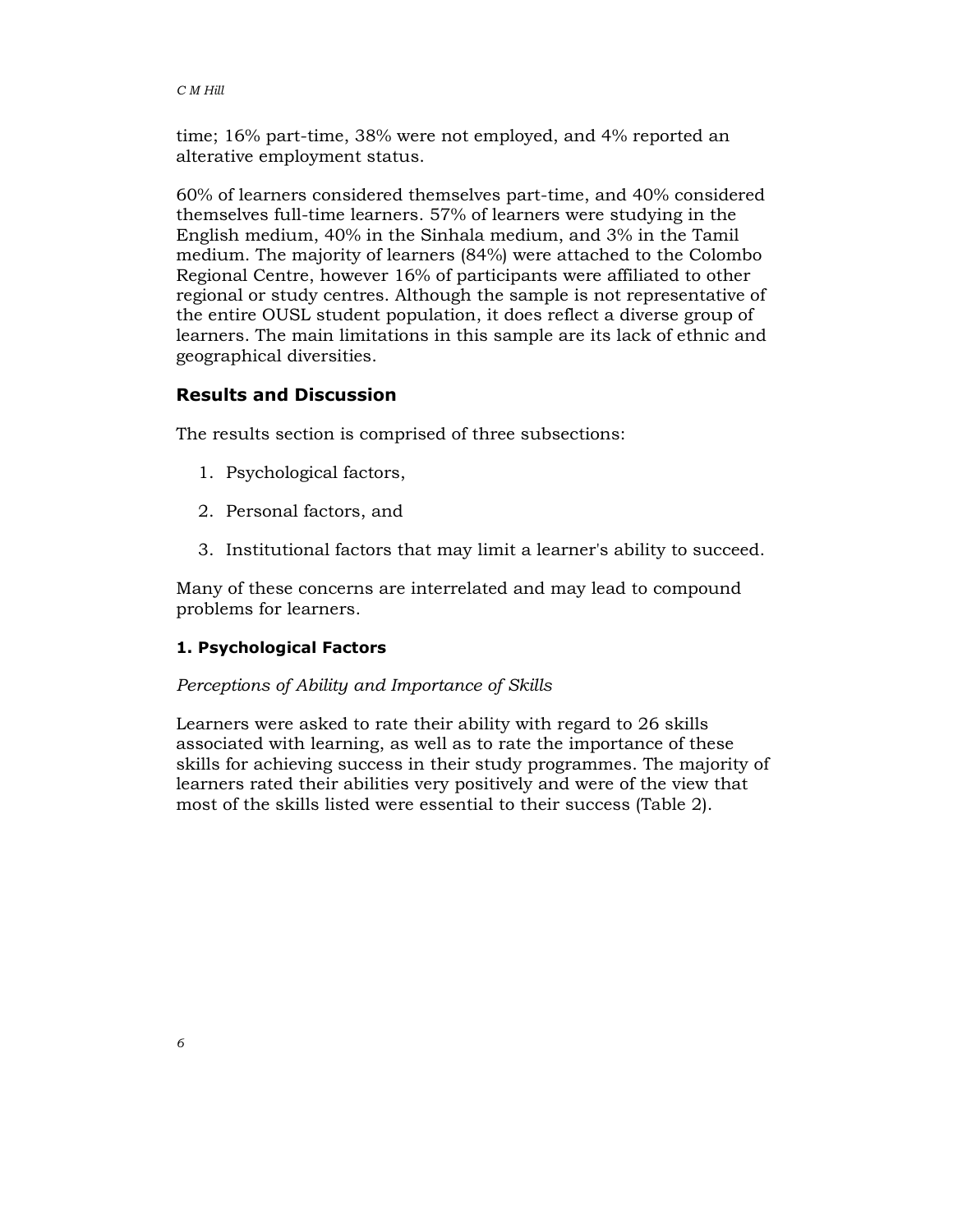|                                               | <b>Mean</b><br>Ability | Mean<br>Importance | Ability<br>- Rank | Importance -<br>Rank |
|-----------------------------------------------|------------------------|--------------------|-------------------|----------------------|
| Preparing for continuous assessment           | 1.583                  | 1.252              | $\mathbf{1}$      | 04                   |
| Persisting in achieving academic goals        | 1.609                  | N/A                | $\overline{2}$    | N/A                  |
| Setting goals to guide your learning          | 1.611                  | 1.266              | 3                 | 05                   |
| Preparing for exams                           | 1.618                  | 1.251              | $\overline{4}$    | 03                   |
| Identifying what you don't know               | 1.652                  | 1.333              | 5                 | 06                   |
| Ability to work independently                 | 1.671                  | 1.493              | 6                 | 13                   |
| Being able to identify important ideas        | 1.676                  | 1.392              | $\overline{7}$    | 09                   |
| Planning and organizing study time            | 1.686                  | 1.109              | 8                 | 01                   |
| Understanding concepts, facts and<br>theories | 1.713                  | 1.402              | 9                 | 10                   |
| English language skills                       | 1.738                  | 1.176              | 10                | 02                   |
| Ability to seek support when needed           | 1.772                  | N/A                | 11                | N/A                  |
| Ability apply knowledge                       | 1.780                  | 1.362              | 12                | 07                   |
| Problem solving skills                        | 1.783                  | 1.378              | 13                | 08                   |
| Ability evaluate ideas                        | 1.816                  | 1.634              | 14                | 20                   |
| Ability to revise, edit or improve work       | 1.833                  | 1.473              | 15                | 12                   |
| Ability generate new ideas                    | 1.886                  | 1.547              | 16                | 16                   |
| Remembering concepts, facts, and<br>theories  | 1.894                  | 1.500              | 17                | 15                   |
| Analytical skills                             | 1.899                  | 1.618              | 18                | 19                   |
| Managing stress/anxiety                       | 1.910                  | N/A                | 19                | N/A                  |
| Ability to synthesize ideas                   | 1.917                  | 1.577              | 20                | 17                   |
| Library skills                                | 1.941                  | 1.578              | 21                | 18                   |
| Ability to ask good questions                 | 1.966                  | 1.646              | 22                | 21                   |
| Breakdown projects into manageable<br>tasks   | 1.995                  | 1.721              | 23                | 23                   |
| Ability to seek feedback on your work         | 2.064                  | 1.472              | 24                | 11                   |
| Research skills                               | 2.185                  | 1.821              | 25                | 25                   |
| Writing academic papers                       | 2.443                  | 2.186              | 26                | 26                   |
| Contact with teachers                         | N/A                    | 1.498              | N/A               | 14                   |
| Group work                                    | N/A                    | 1.662              | N/A               | 22                   |
| Contact with Fellow learners                  | N/A                    | 1.775              | N/A               | 24                   |

## Table 2: Mean Ratings of Ability and Importance of Skills

1=excellent/very important; 2=good/ important, 3=limited/somewhat important, 4=poor/ not important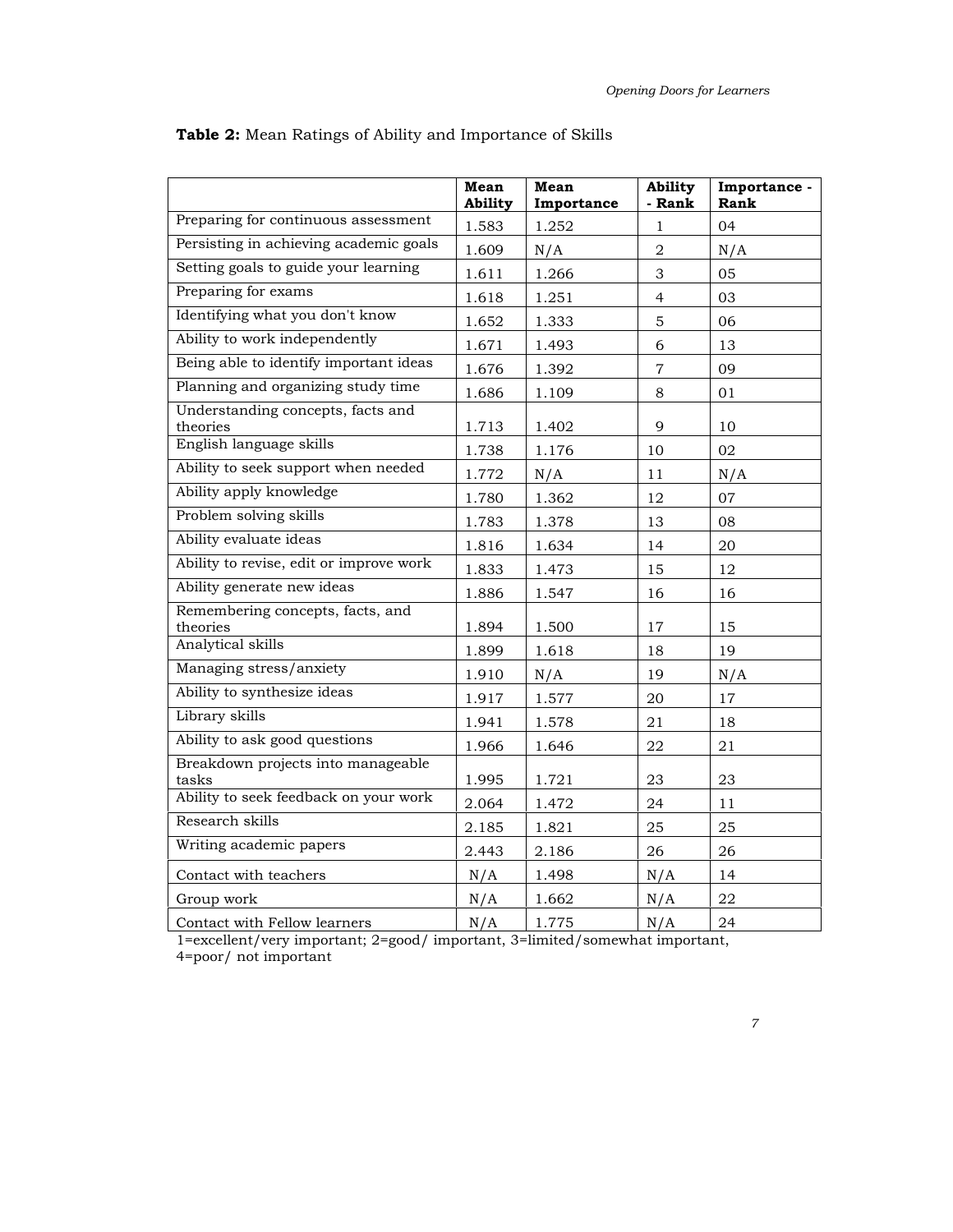Learners indicated that the preparation for continuous assessments and examinations, the setting of academic goals, persisting in achieving these goals, and identifying what they do not know as their five strongest skills. All of these skills (excluding persistence, which was not rated in terms of importance) were also ranked among the most important skills for achieving academic success. Overall, learners identified assessment related and motivational skills, rather than cognitive skills, as their primary academic assets.

Learners ranked organizing study time, as well as a knowledge of English language among the most important skills, which is not surprising as many programmes at the OUSL are offered in English. Although English skills were ranked tenth in terms of ability, over 80% of learners rated their English as good or excellent; and only three learners specifically identified a lack of language skills as an obstacle to their academic performance (Table 3). Teachers in all the faculties however reported that an inadequate knowledge of English was a drawback to their success. Other studies conducted at this University have also identified the lack of English language skills as an impediment to programme completion (Gamaathige & Dissanayake, 1999).

| <b>Barrier</b>                                 | Frequency  |
|------------------------------------------------|------------|
| Work related challenges                        | 48 (15%)   |
| Cost excessive/financial problems              | 34 (10%)   |
| Strikes                                        | 31 (10%)   |
| Commute problematic                            | 22 (7%)    |
| Lack of time/programme too time consuming      | 22 (7%)    |
| Not enough contact learning                    | 19 (6%)    |
| Regional/study centre inadequate               | 17 (5%)    |
| Inadequate resources                           | 16 (5%)    |
| Inadequate facilities                          | 14 (4%)    |
| Lack of interaction with teachers              | 14 (4%)    |
| Difficulties associated with independent study | 14 (4%)    |
| Inadequate course material                     | 13 (4%)    |
| <b>Restrictive Policy</b>                      | 13 (4%)    |
| Quality of instruction                         | 12 (4%)    |
| Family issues                                  | 10 (3%)    |
| Unanticipated changes/scheduling problems      | 8(2%)      |
| Lack of communication with the institution     | 5(2%)      |
| Language barriers                              | $3(1\%)$   |
| Age                                            | $1(0.3\%)$ |

**Table 3:** Difficulties identified by learners in the questionnaire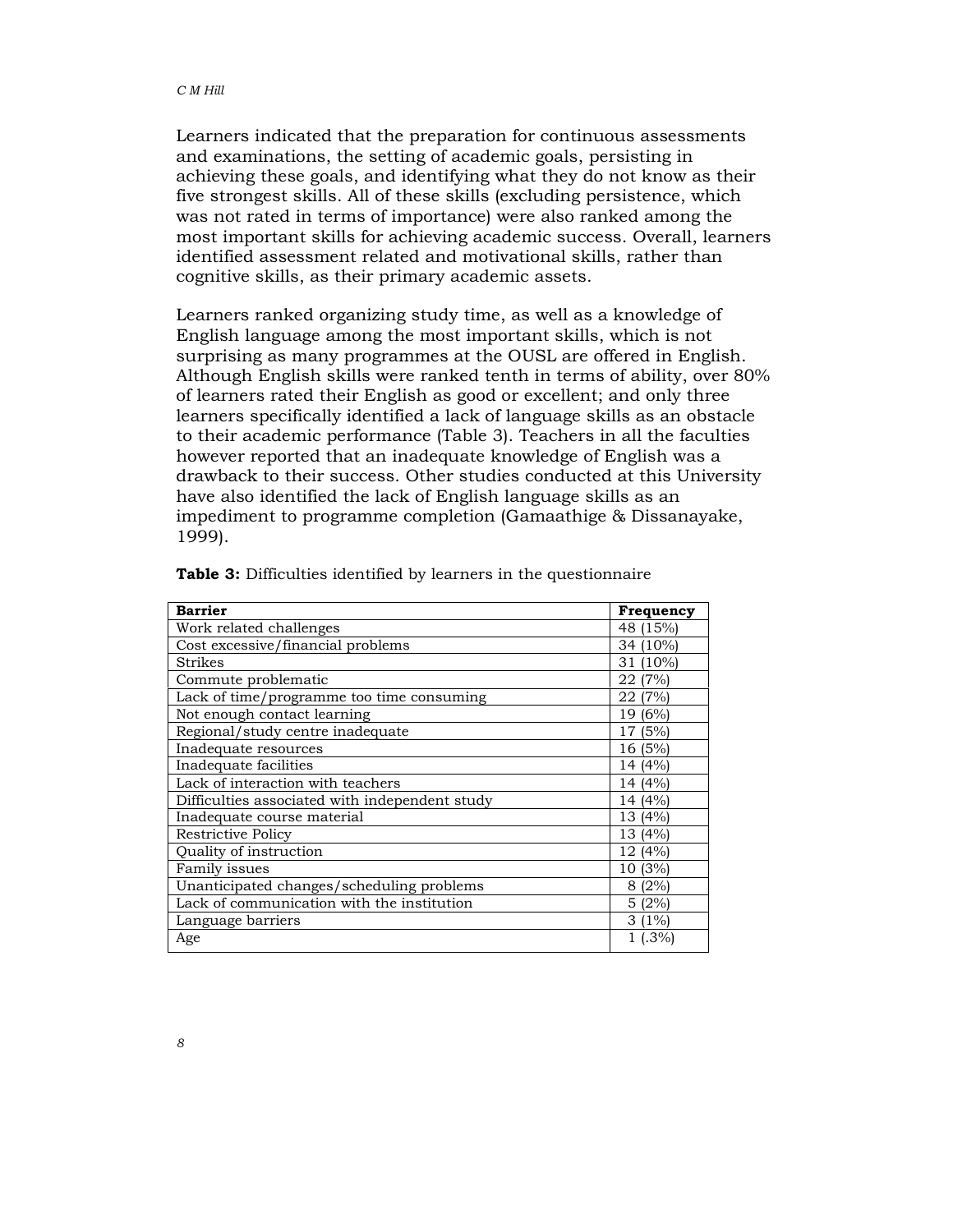Learners rated writing papers, research skills, seeking feedback, breaking down large projects into manageable tasks, and the ability to ask appropriate questions as their five weakest skills. Writing papers, conducting research, and working on large projects are often most important in the final years of a bachelor degree or a postgraduate degree, and consequently these skills may be less familiar to many learners in the sample. Indeed these skills were ranked lowest with importance. Learners may have rated their ability to seek feedback as lower in comparison to other abilities, despite ranking it higher in terms of importance, because they had difficulty contacting teachers. The ability to ask appropriate questions requires more abstraction than that required by some of the other skills and consequently may be an indispensable skill for university learners to acquire.

#### Strategy Use

75% of learners reported using mnemonic strategies to help them remember course material however, only 60% of learners reported using such strategies to help them understand course material. Of those learners who described their learning strategies, few listed more than one strategy for remembering (41%) or for understanding (29%), which may indicate that OUSL learners have a limited repertoire of such learning strategies.

The most common strategies listed for remembering were short notes (70%), visual representations (10%), peer discussions (8%), reorganizing material (8%), and reading or re-reading texts (8%). The most common strategies listed for understanding were reading external resources (31%), discussion with peers (22%), reading or re-reading texts (11%), asking the teacher (10%) and short notes (9%). Many of these strategies, including those strategies mentioned above are potentially useful and effective strategies only if the learners are actively engaged in processing information and constructing knowledge. Unfortunately, most learners did not elaborate on how they used these strategies. Simply reading or re-reading the text is a passive strategy and not a very efficient one for remembering and understanding course material. Asking the teacher questions can enhance learners' understanding; however it is a teacher-centred strategy and is not as practical as a primary learning strategy for ODL learners.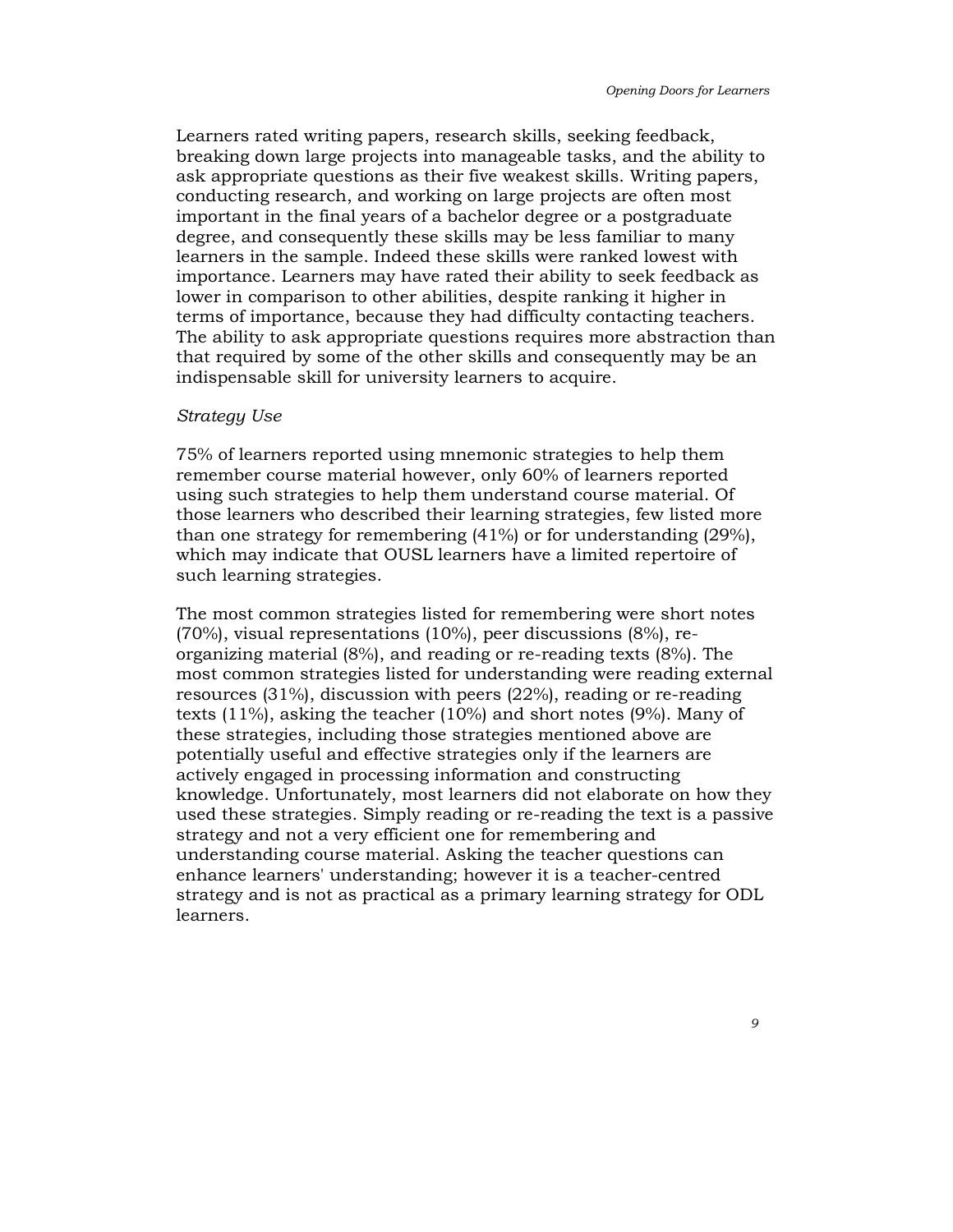## Motivational Skills

90% of learners stated that they set goals for themselves as learners and 91% rated their ability to set these goals as "excellent" or "good". The majority of learning goals described however, were general and/or long term, and were performance related (aimed at enhancing the appearance of competency) or externally motivated (Table 4). Few learners listed mastery goals, which involves learning a set of skills or mastering a body of knowledge, or goals that were specific and short term. Learning goals that are the most effective are goals that are specific, short-term, moderately difficult, set by the learner, and mastery related (Schunk, 2002).

|                             | <b>Specific and Short Term</b>  | General and/or Long     |  |
|-----------------------------|---------------------------------|-------------------------|--|
|                             |                                 | term                    |  |
| Performance/External        | 2%                              | 66%                     |  |
| Example                     | "get a high distinction in this | "finish the degree as   |  |
|                             | course"                         | soon as possible"       |  |
| Mastery/Internal            | $0\%$                           | 12%                     |  |
| Example                     | "to understand the learning     | "become a learned       |  |
|                             | objectives for each unit"       | man"                    |  |
| Organizational/Motivational | 9%                              | 14%                     |  |
| Example                     | "I prepare a time tableand      | "never never never give |  |
|                             | follow it"                      | up''                    |  |

#### Table 4: Goals set by Learners

## Metacognitive Skills

88% of learners rated their ability to identify what they do not know and need to understand as "good" or "excellent". 56% of those who described how they assessed their learning of course material, based their evaluation on their ability to complete exams, assignments, and past questions; 40% on marks or feedback from teachers, 12% through explanation or discussion; 12% using personal self-assessment techniques; 4% through self-assessment questions or learning objectives, 4% through reading; and 2% by the confidence they have in their knowledge. Several learners (1%) noted that they do not have time to evaluate their own learning. Although most learners rated their selfassessment skills favourably, they were largely dependent on external feedback to gauge their understanding. Few learners reported using personal or course related self-assessment techniques.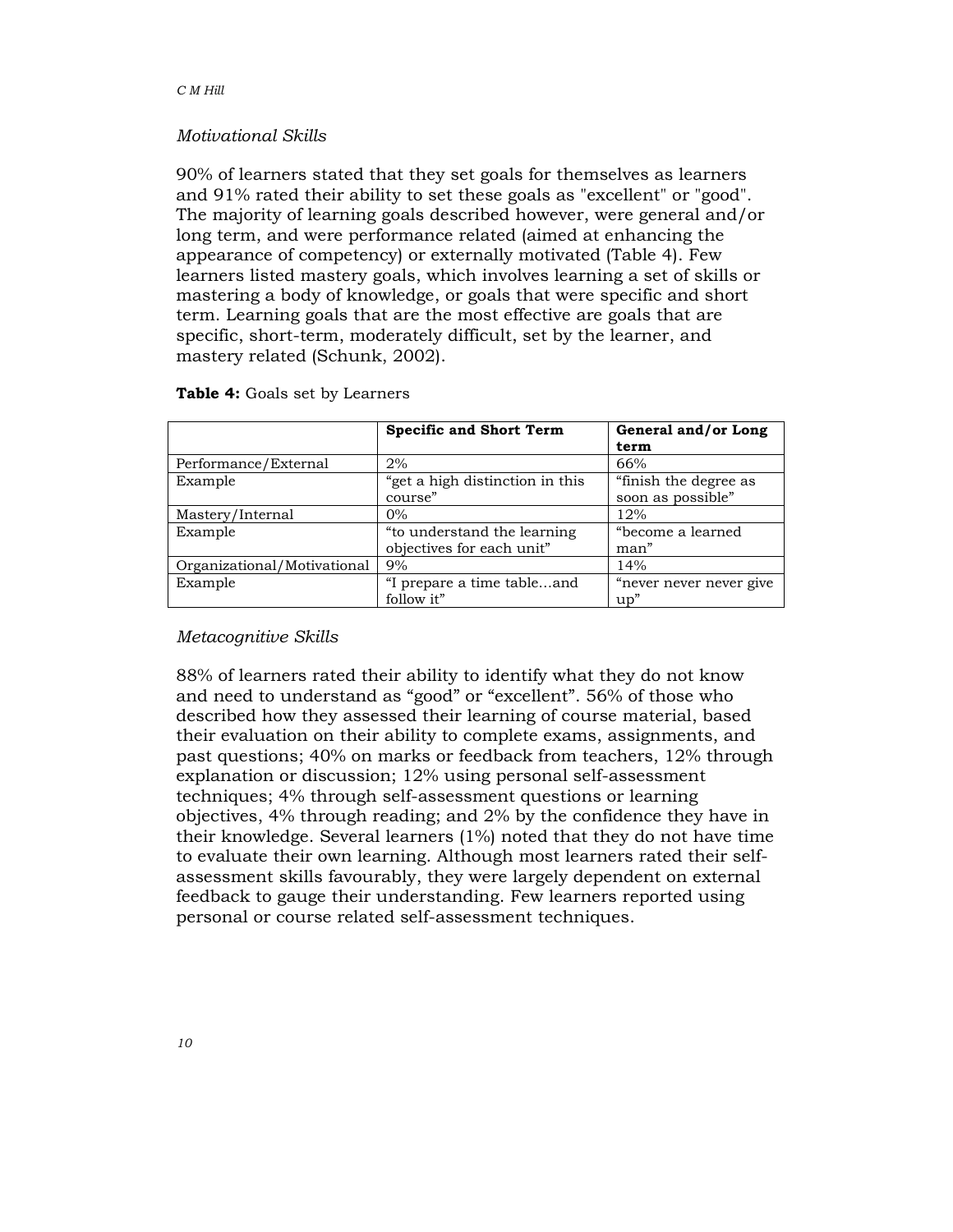#### Independent Learning Skills

87% of learners rated their ability to work independently as "excellent" or "good" and only 14% of learners specifically identified challenges associated with ODL as a barrier to their academic success. Many teachers however, reported that learners' dependence on didactic, teacher-centred pedagogies and the lack of independent learning skills were major challenges for OUSL learners. As one faculty member explained,

Learners are used to tuition classes, which are exam oriented classes. Since this is a distance education mode, we give them all the material and one contact session per month. They expect us to teach the way the tuition classes and school teachers teach. Day school is there to discuss their problems. They expect lecture type classes. They prefer spoonfeeding kind of teaching. That's why they find it difficult to fit into the system.

#### Understandings of ODL

95% of learners agreed that day schools differed from classes at conventional universities. Of those who provided reasons, 54% stated that less material was presented at day schools, 26% said that there was less instruction or less contact with teachers at day schools, 15% stated that day schools were to augment self-study, 5% reported that quality teaching was lacking, 2% said that day schools were optional, 1% said that day schools were not on a fixed schedule, 1% stated that there were less facilities at day schools, and 1% said that there were more assignments at day schools, compared to conventional university classes. While learners recognized that ODL institutions differ from traditional universities, in many cases this understanding was limited to superficial features and very few learners acknowledged that the purpose or pedagogy of day schools differ from that of traditional university classes.

Learners were asked how they should prepare for day schools and how they actually prepared for day schools. 84% of learners reported that they read the course material, 21% said that they prepared questions to ask the teacher, 8% reported that they review questions, assignments or past question papers, 8% said that they do nothing or have no time to prepare, 6% said that they answer the self-assessment questions, 1% said that they revised their work on that day itself, 1% reported that they review work from previous day schools, 1% said that they search the internet, and an additional 1% said that they submit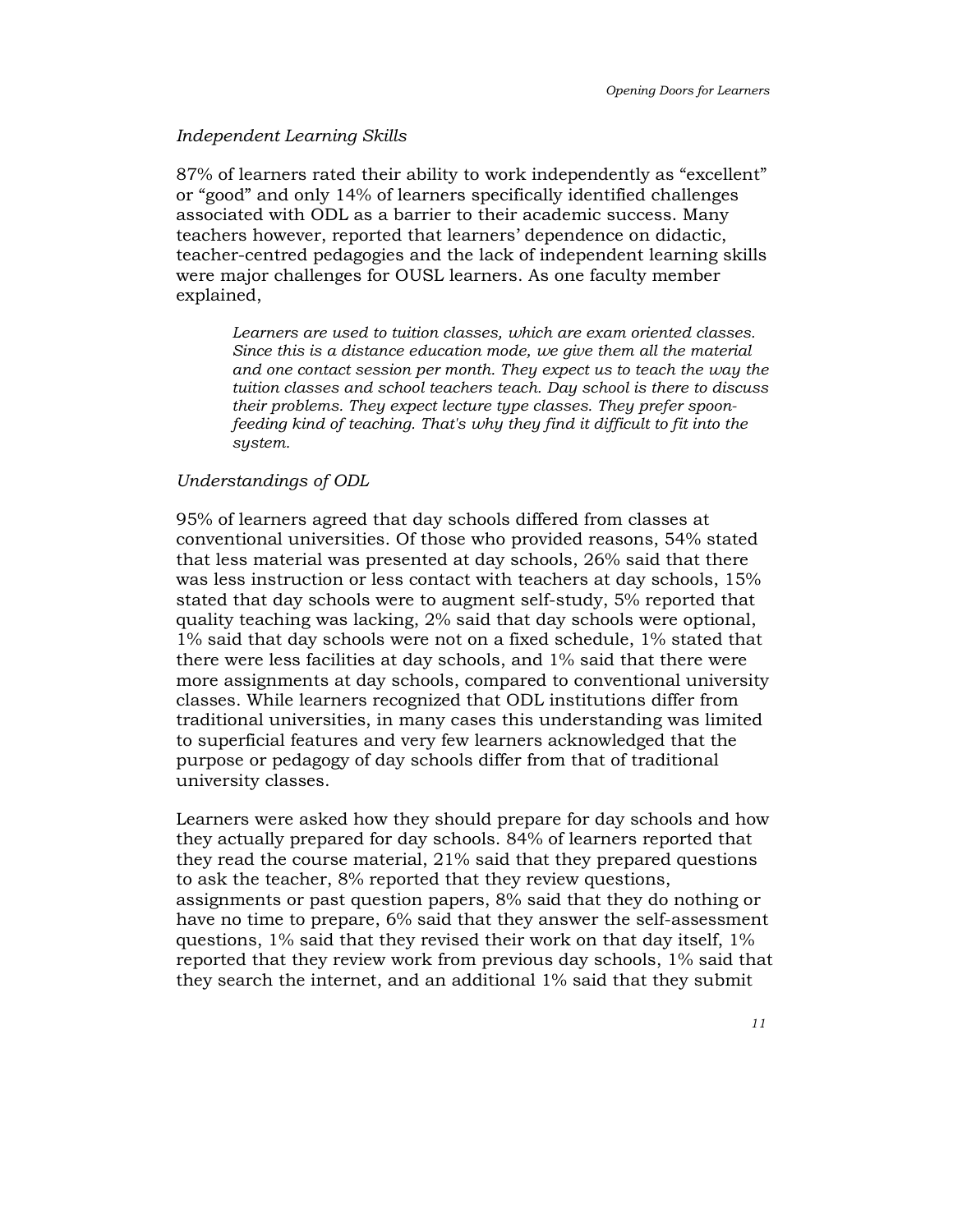their questions before the classes commence. Most learners thought that reading the course material was sufficient preparation. There was little difference between how learners thought they should prepare and how they actually did prepare for day schools, which indicates that learners' minimal preparation for day schools by learners may reflect a lack of understanding of ODL objectives rather than a lack of effort.

An ANOVA followed by a Turkey post hoc analysis revealed that entrylevel learners (certificate, foundation, and level 3) and intermediate (level 4) rated themselves higher on most of the 26 academic skills than advanced learners (levels 5, 6, and postgraduate) (p <.05). Entry-level learners rated themselves higher than advanced learners on all 26 skills except for the ability to ask appropriate questions, to work independently, and to write academic papers. Intermediate learners rated themselves higher than advanced learners on all skills except for the ability to evaluate ideas, to identify what they did not know, and to write academic papers. There was no difference between entry-level and intermediate learners. These results were unexpected but were consistent with a study conducted by Kruger and Dunning (1999) who found that less competent people overestimated their own level of skills to a greater extent than more knowledgeable people.

There were very few differences in rating of the importance of the 26 skills between novice, intermediate, and advanced learners. An ANOVA followed by a Turkey post hoc analysis (p<.05) revealed that entry-level learners rated identifying what they did not know, English language skills, and research skills as more important than advanced learners. Intermediate learners rated identifying what they did not know, English language skills, and the ability to synthesize ideas as more important than advanced learners. Advanced learners rated writing academic papers as more important than entry level or intermediate learners.

Two distinct types of learners were identified in the sample: those who consider themselves full-time (FT) and those who consider themselves part-time (PT) learners. The majority of PT learners (63%) were employed full-time and the majority of FT learners (76%) were not employed. PT learners were more likely to be married (x2=26.82, p<.05), and have children (x2=20.28, p<.05), than FT learners. PT learners reported a higher monthly household income (x2=14.26, <.05) and were older than FT learners (F=35.03, p<.05). The average age of PT learners was 31 and the average age of FT learners was 24. Men and women were equally represented among FT and PT learners.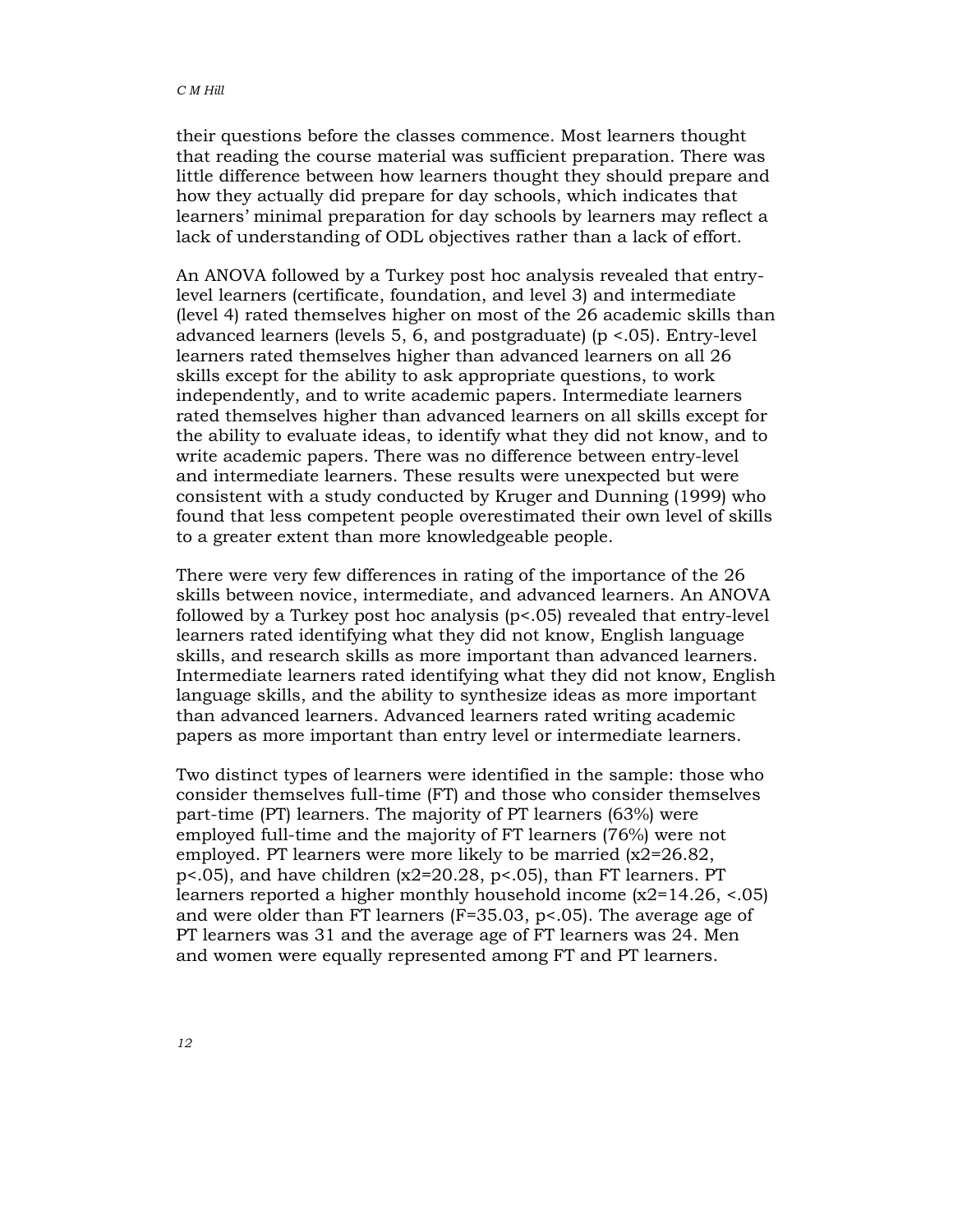FT learners reported spending more time on their studies than PT learners (F=6.5, p<.05). On average, FT learners reported spending 33 hours per week on their studies; whereas PT learners reported spending an average of 19 hours per week, despite the fact that there was no difference between the learners' current course credits, or the time that they believed that they should spend on their studies (32 hours per week). PT learners reported that they would be less likely to enroll in a non-mandatory ( $x^2 = 6.41$ ,  $p < 0.05$ ) or a non-credit ( $x^2 = 8.5$ , p<.05) study skills course than FT learners. PT and FT learners were equally likely to report setting learning goals and using strategies to aid in their understanding; however PT learners were less likely to report using strategies to help them remember course material than FT learners (x2=4.74, p<.05). Perhaps PT learners were less concerned with memorizing texts than FT learners, as they considered the ability to remember as less important than FT learners.

An ANOVA (p<.05) revealed that PT learners rated their ability lower on sixteen of the 26 academic skills than FT learners. No differences were found between PT and FT learners' self-reports of ability in the application of knowledge, generating new ideas, identifying what is not known, asking appropriate questions, breaking down large projects into manageable tasks, writing papers, working independently, problem solving, and the ability to revise their work. Perhaps FT learners are more confident with regard to many academic skills because they have more time to dedicate to their studies. Alternatively PT learner may be less likely to be confident with regard to their abilities as a result of their work related experience. There were few differences between FT and PT learners with regard to their perceptions of the importance of the skills. PT learners rated setting learning goals  $(F=4.72, p<05)$  and synthesizing information  $(F=6.93, p<05)$  as more important than FT learners. FT learners rated remembering concepts  $(F=5.08, p<0.05)$ , preparing for exams  $(F=6.09, p<0.05)$ , English skills  $(F=5.502, p<.05)$ , research skills  $(F=5.26, p<.05)$ , and preparing for assessment  $(F=5.29, p<0.05)$  as more important than PT learners.

Very few differences were found between male and female learners. Female learners rated their ability to write academic papers (F=5.24 p<.05) and to work independently (F=4.7, p<.05) higher than male learners. Female learners placed a higher value on some metacognitive skills including the ability to identify important ideas  $(F=7.2, p<0.05)$ and the ability to identify what is not known  $(F=5.4, p<0.05)$ , as well as having contact with learners (F=9.28, p<.05) and teachers (F=4.42, p<.05) than male learners. Male learners were more likely to report that they would enroll in a non-mandatory  $(x2=4.09, p<0.05)$  or a non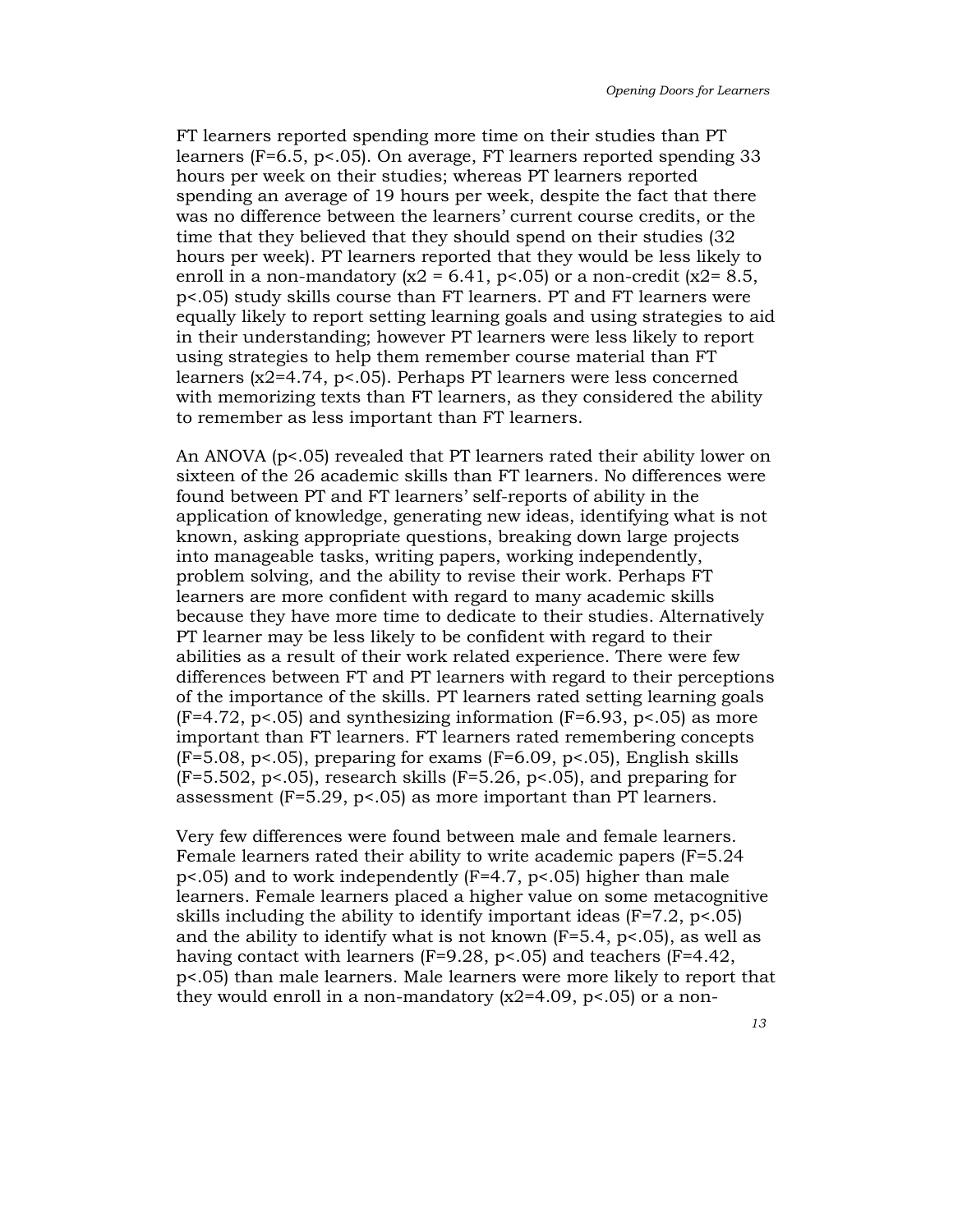credit (x2=5.18, p<.05) study skills course than female learners. No gender–related differences were found with regard to self-reports of time that was or should be spent on studies, goal setting, or the use of strategies for remembering or understanding course material. Due to the limited representation of different levels of learners within each faculty, no analyses comparing dependent measures by faculty were conducted.

## 2. Personal Factors

### Work Related Challenges

One of the most common challenges reported by OUSL learners was balancing their roles as employees and as learners (see Table 3). Learners who work may have difficulty completing course work and may be unable to attend practicals and examinations. For example, one student stated,

"as most exam and practical fall in weekday, there is difficulty in getting leave from a private work."

Providing opportunities for learners to complete mandatory face to face components on evenings or weekends may enable more learners to complete their course work.

#### Financial Difficulties

Many learners reported concerns regarding the cost of tuition and personal financial difficulties that interfered with their ability to succeed in their programmes. Financial problems may inadvertently create other challenges for learners. For example, one student reported,

"financial difficulties exist. Because of the need to work, that adds additional responsibilities."

## Commuting

Some learners commute to Colombo when programmes are not offered or resources are inadequate at their regional or study centres. Traveling to the Colombo campus can be expensive and time consuming for learners.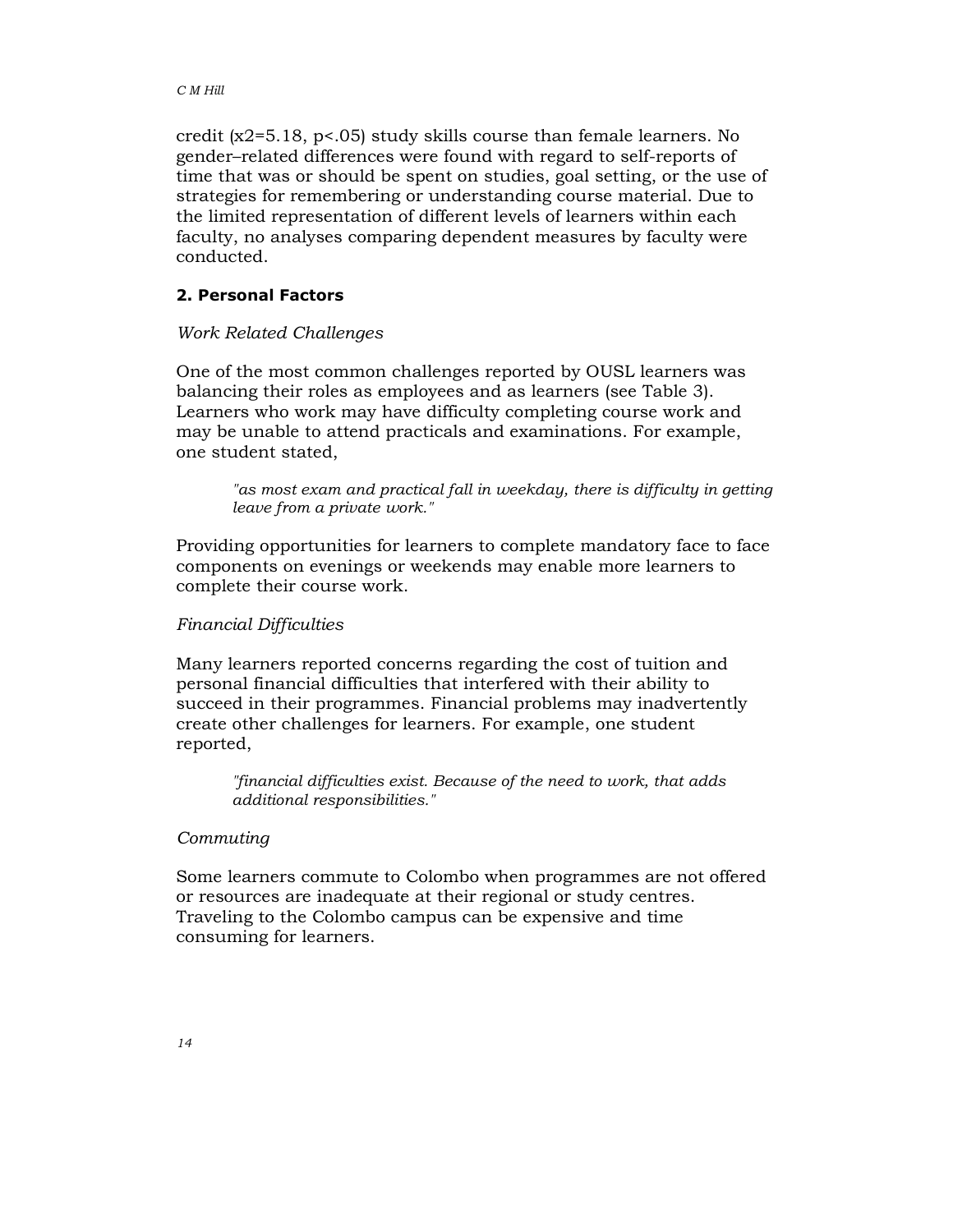## Time Related Concerns

Learners also reported that the lack of time, or the extent of the time commitment required for their programme interfered with their ability to successfully complete their studies. Programmes that are long or drawn out for various reasons may lead to attrition. Some employed learners voiced concerns with regard to competing with an increasing number of unemployed learners who were able to work on their studies full time.

## Familial Responsibilities

Some learners experienced difficulty balancing their commitments to their studies and to their families. For example, one student reported that she experienced,

"difficulties writing the assignments with the children at home."

## 3. Institutional Factors

## Strikes and Changes to Schedules

A major challenge for learners was the interruption to course schedules and postponement of classes, particularly due to strikes. As one student reported,

"very often classes get postponed due to internal strikes and other problems in the university and [I am] unable to finish the course on time."

Changes to schedules were particularly difficult for learners when they occurred without adequate notice and when they extended the length of the programme.

## Lack of Contact Learning

Many learners felt that more contact learning would help them become more successful in their programmes. This is consistent with the findings of Rajamanthri et al (2005) who reported that regular day schools was the most important factor for learner satisfaction. The learners' desire for greater contact learning may reflect their lack of understanding of ODL; however it also could be the result of inadequate course material, or difficulty contacting teachers.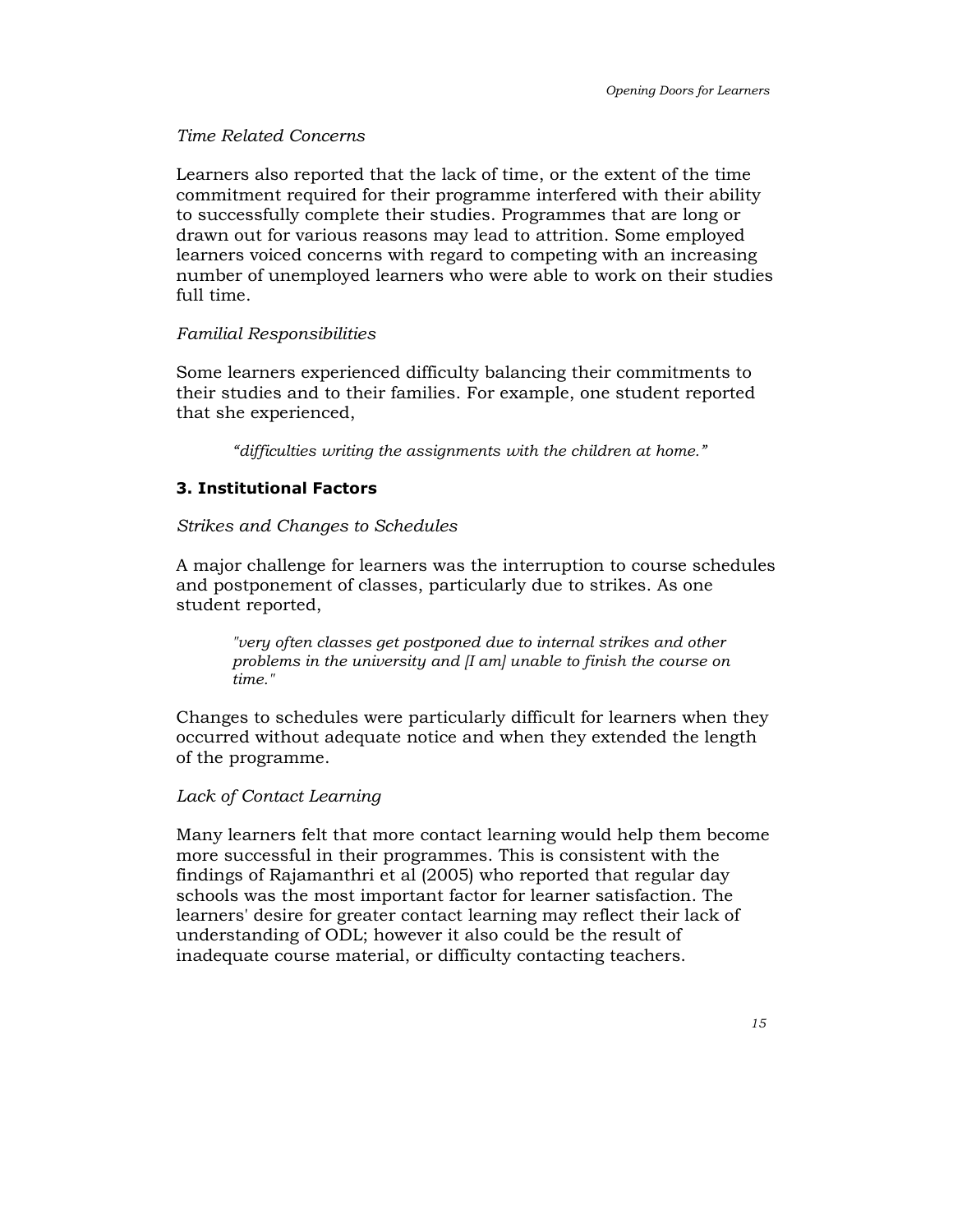#### C M Hill

### Resources and Facilities

Learners and staff also identified inadequate resources and facilities as obstacles to the successful completion of course work. Major concerns included inadequate laboratory equipment, lack of adequate library resources, computer and Internet facilities, and photocopying services. Some of the teaching and learning environments at OUSL, as well as supportive facilities, were reported to be inadequate or unprofessional (also see Rajamanthri et al., 2005). Specific concerns included:

- (a) examination halls/rooms that were badly constructed and/or poorly ventilated,
- (b) off-campus classrooms that are not conducive to learning or suitable for adult learners,
- (c) classrooms that cannot accommodate all the learners in the class,
- (d) insufficient hostel facilities,
- (e) lack of facilities on campus for private study and/or group discussions, and
- (f) lack of sports and recreational facilitates.

#### Course Material

Specific concerns regarding course material included dated material, the accuracy and originality of the content, and the aesthetic quality of the material. Indeed, Ariadurai, Abeysooriya & Haniffa (2005) found that some of the course material provided by the OUSL have not been updated for over ten years. Both learners and teachers suggested that more audio-visual resources should be made available for learners.

#### Lack of Contact and Communication

Both teachers and learners voiced concerns regarding learners' inability to contact their teachers when needed. For example, one student noted,

> "I come from far (50km) and sometimes I have to go back home because the teacher is not there. This has happened so many times so now I do not seek much assistance from them."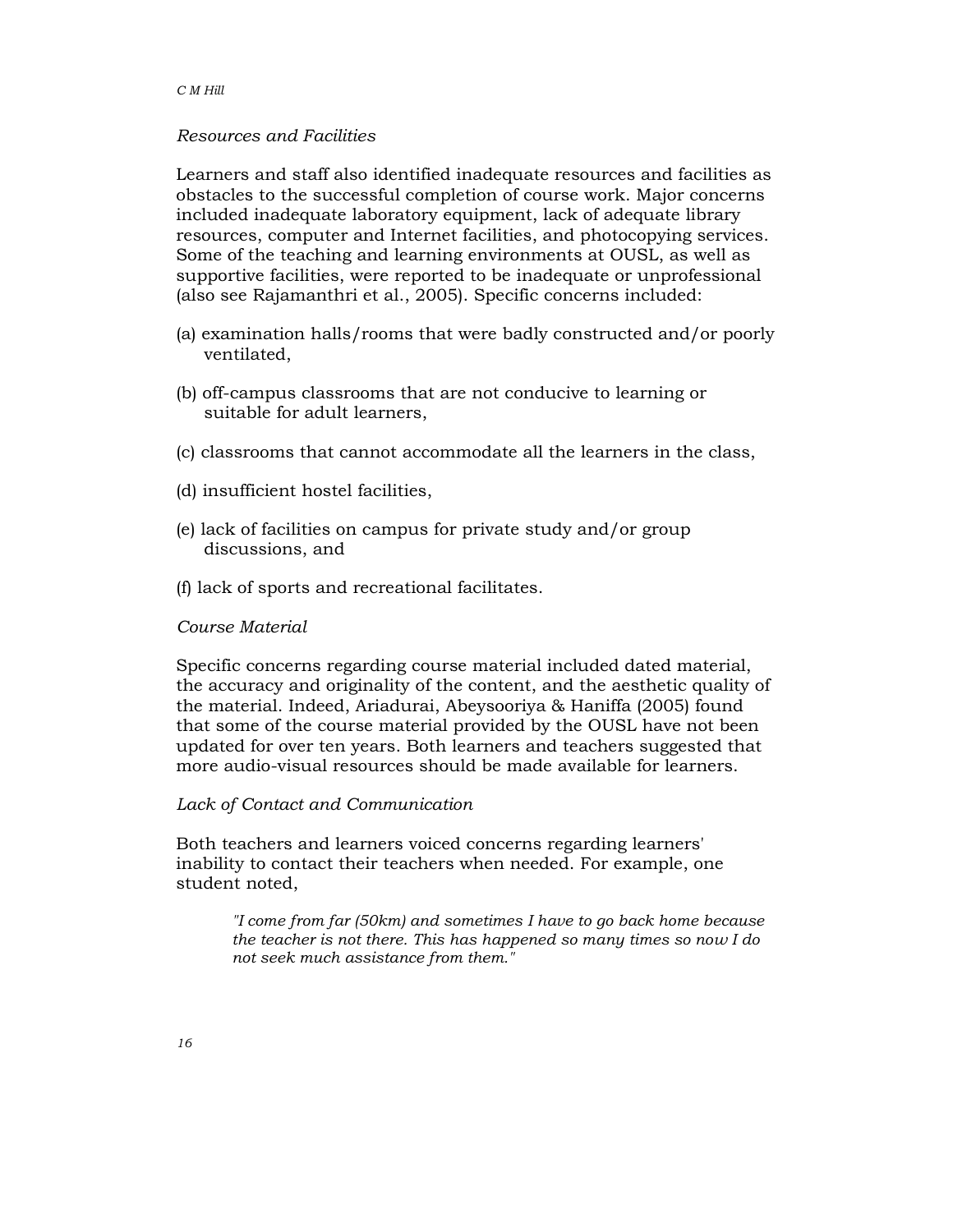Some learners also reported that they did not receive important communications from the institution, such as registration information, course offerings, vouchers for paying tuition, changes to course schedules, examination schedules, examination results, and graduation certificates, in a timely fashion.

#### Polices and Practices

Learners and staff identified some policies and practices that may directly or indirectly constrain learners' abilities to succeed in their programmes, including:

- (a) limited access to administrative offices and resources outside of regular office hours,
- (b) complicated and time consuming administrative processes,
- (c) restricted use of personal items in the library,
- (d) policies that allow learners to postpone examinations for years,
- (e) lack of flexibility with regard to accepting late assignments, and
- (f) lack of departmental authority to enable departments to take decisions with regard to finances, as well as course offerings and programme development.

#### Quality of Instruction

Some learners and teachers voiced concern regarding the qualifications of some teachers. For example, one LLB student reported that he travels to Colombo to attend day schools rather than attending them in his hometown because although the teachers at his study centre are practicing lawyers, they are not effective teachers. Salaries are low for visiting lecturers and payments are often delayed. As a result it is often difficult to attract and maintain qualified teachers. Some teachers specifically requested more professional development, including instructional skills and training specific to ODL, to enhance their pedagogical practice.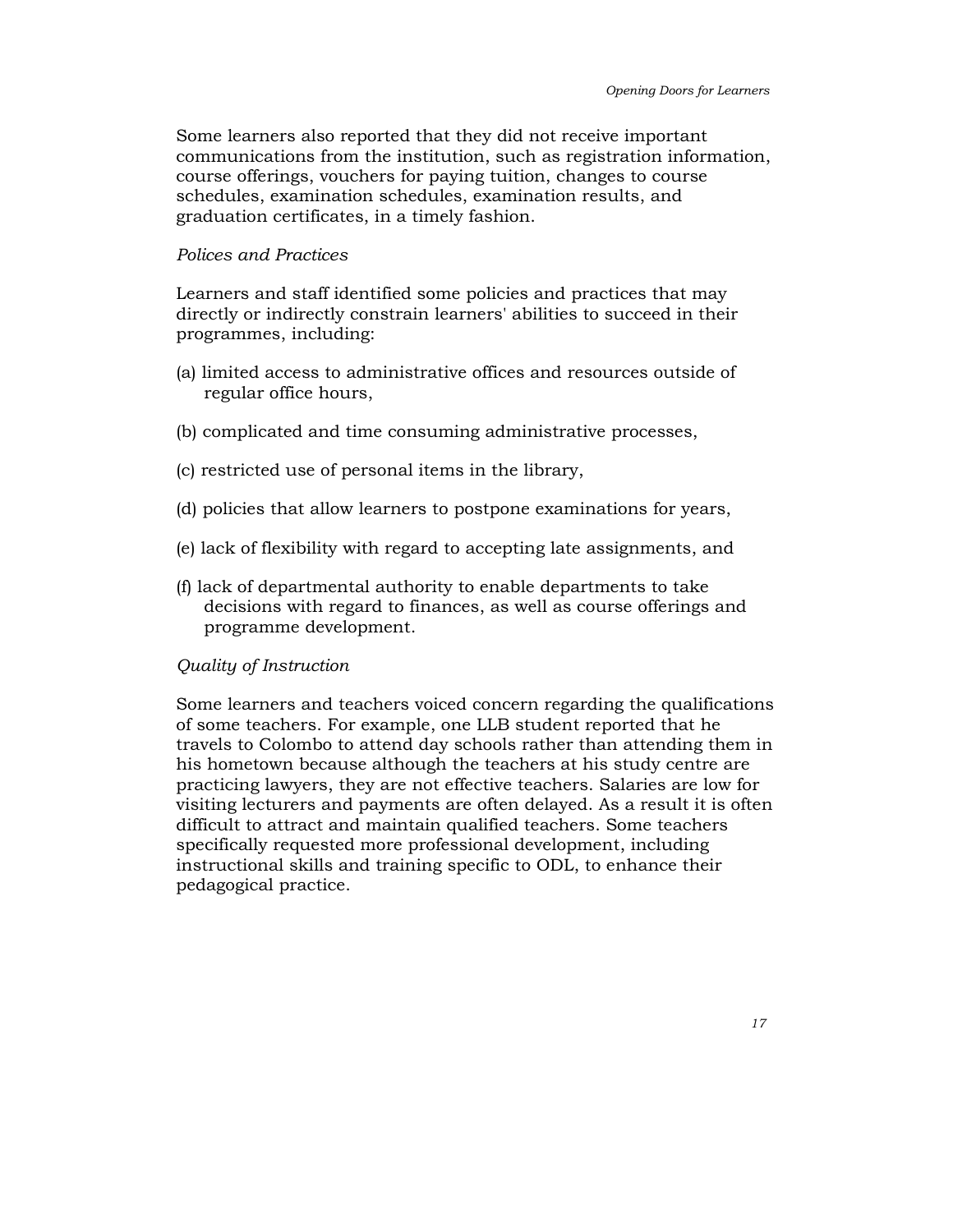#### Inadequate Support Services

Teachers described a number of difficulties they face in fulfilling their teaching commitments, including the lack of necessary facilities, resources, and support services. As one teacher stated,

We are here to serve learners. We don't mind going for a [greater] student number, but we need basic facilities both in human resources and physical resources. Also we expect cooperation and support from the auxiliary services like press, Student affairs, exams, data processing, finance, RES and other departments who offer courses under continuing education. Then only we can ensure a consistent, quality service to our stakeholders including learners and visiting staff.

Teachers also reported that low level administrative and clerical work such as creating timetables, sending letters to learners, checking examinations, and the like, interfered with their primary duties to educate learners and conduct research. These challenges for teachers create problems for learners.

### **Conclusions**

The findings of this study are preliminary at best; however they can provide some insight for improving learner support at the OUSL, as well as suggestions for future research. In many cases there were inconsistencies between the learners' self-assessments of their academic abilities and their reports of their actual practices, as well as teachers' beliefs regarding learners' abilities. While it is important for learners to have self-confidence in their ability to succeed academically, overestimating one's skills can have negative consequences. These include inadequate preparation, feelings of frustration, and possibly attrition. Providing a study skills course for entry-level learners may improve their understanding of ODL, provide them with a greater repertoire of study strategies, and may also increase their awareness of themselves as learners (Kruger & Dunning, 1999).

The results of this study suggest that there are (at least) two distinct types of learners at the OUSL: PT and FT learners. As more learners are admitted to the university, the institution may be increasingly catering to FT learners. Although there is more research pertaining to the experiences of mature learners, a study conducted by Haggis and Pouget (2002) provides insight into the needs of school-leavers. The study that these learners had few effective learning strategies, and would have benefited from more explicit instructions regarding the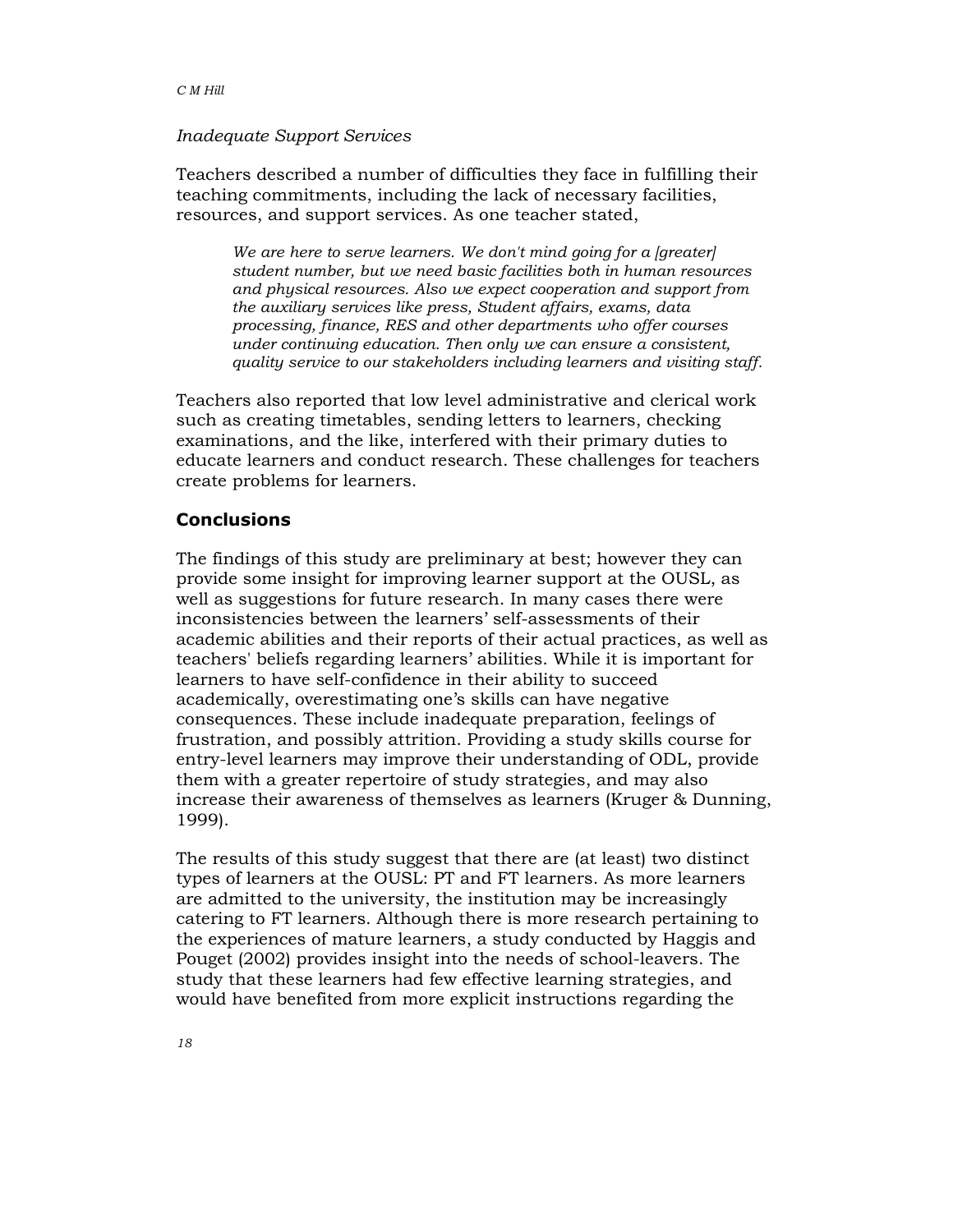nature of university education, as well as the modeling of appropriate strategies and approaches. Difficulties may arise when PT and FT learners pursue the same course credits with different amounts of time to commit to their studies. It may be beneficial for learners to receive more guidance with regard to selecting appropriate course loads, as is common in the Department of Health Sciences.

While some learners may experience personal and institutional problems that may interfere with their ability to succeed, these could be overcome because there are many established practices and innovative projects at the OUSL that enhance learner support. For example, some departments provide courses or workshops on developing academic skills. These programmes could be offered to a broader range of learners. All faculties offer student orientations, which could be coordinated and extended. The Faculty of Natural Sciences appoints a personal tutor to each new student, and the Faculty of Education has developed techniques for encouraging high quality instruction and assessment, as well as maintaining consistency at all study and regional centres. These practices could be implemented university-wide. Increasingly the library is providing digital resources, thus making them more accessible for working individuals and learners outside the Colombo area, and all faculties have made efforts to work towards providing course content online. Above all, OUSL teachers are passionate about their work with learners and committed to enhancing their pedagogical practices. The way forward is to utilize these resources, support these endeavors, and build upon these practices to maximize opportunities for academic achievement, thereby opening doors for OUSL learners.

## References

- Ariadurai, S. A.; Abeysooriya, B. K. P., & Haniffa, M. R. M. (2005). A study of the factors that affect writing instructional materials for distance education learners - OUSL experiences. Extended Abstracts (pp. 110- 116). OUSL Silver Jubilee Academic Sessions, November 24-25, 2005. The Open University of Sri Lanka: Nawala, Nugegoda.
- Biggs, J., Kember, D. & Leung, D. Y. P. (2001). The revised two-factor study process questionnaire: R-SPQ-2F. British Journal of Educational Psychology, 71, 133-149.
- Bloom, B.S., (1956). Taxonomy of educational objectives: The classification of educational goals. Handbook I: Cognitive domain. New York: Addison Wesley Publishing Company.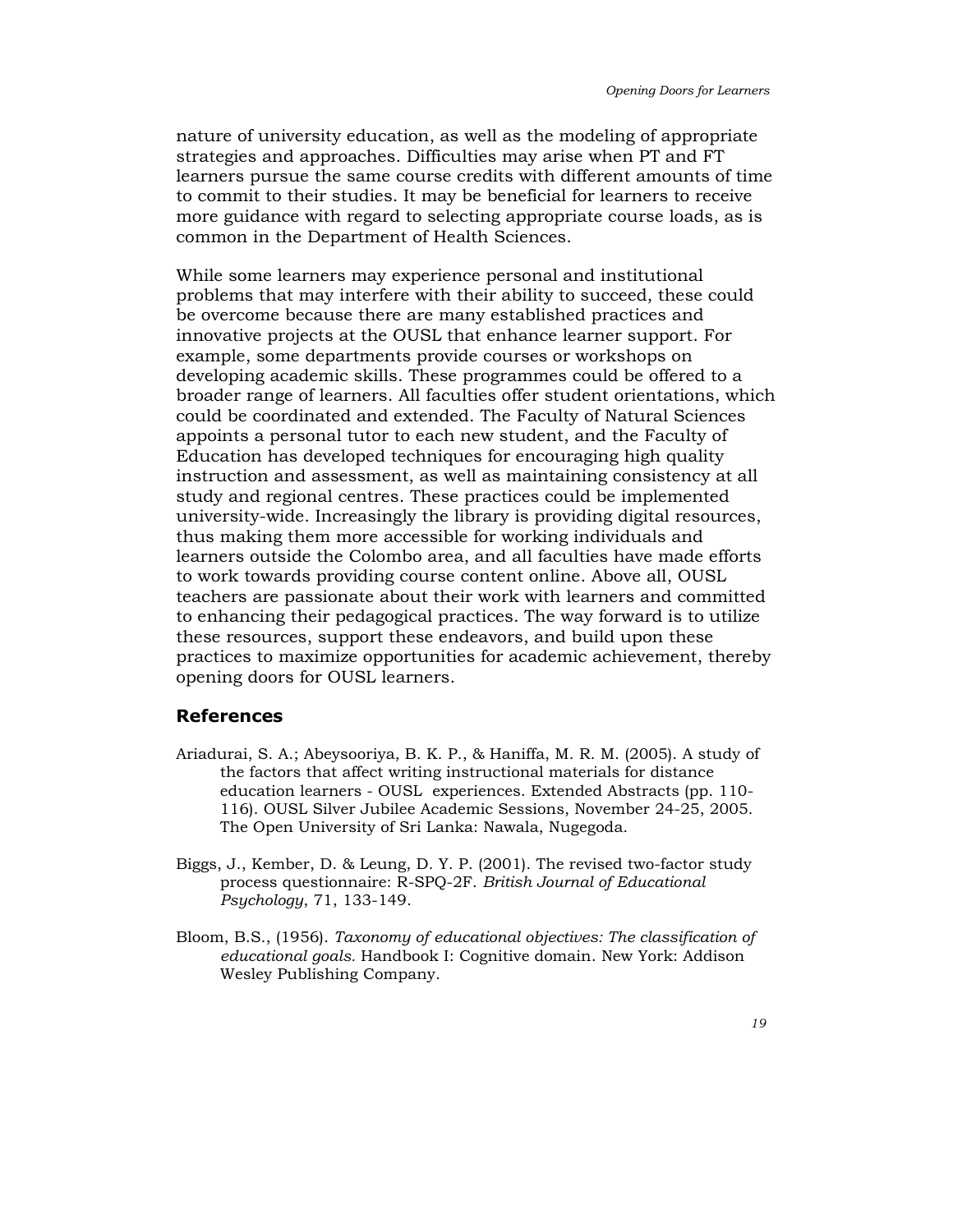- Bereiter, C., & Scardamalia, M. (1996). Rethinking learning. In D. R. Olson & N. Torrance (Eds.), The handbook of education and human development: New models of learning, teaching and schooling. Cambridge, MA: Blackwell.
- Calder, J. & Wijeratne, R. (1999). The approaches to study of distance learners in two cultures: a comparative study. In R. Carr, O. J. Jegede, W. Tat-meng, & Y. Kin-sun (eds.) The Asian distance learner. Hong Kong: Open University of Hong Kong.
- Dassanayake, N., de Zoysa, S., & Jayatilake, S. I. A. (1999). An inquiry into the factors affecting the completion of M. Phil study programme at the Open University of Sri Lanka. The Open University of Sri Lanka: Nawala, Nugegoda.
- Kruger, J, & Dunning, D. (1999). Unskilled and unaware of it: How difficulties in recognizing one's own incompetence lead to inflated self-assessments. Journal of Personality and Social Psychology, 77, 6, 1121-1134.
- Gamaathige, A. & Dissanayake, S. (1999). A comparison of some background characteristics of students who have completed and not completed the foundations programme in social studies. OUSL Journal, 2, 65-79.
- Haggis, T. & Pouget, M. (2002). Trying to be motivated: Perspectives on learning from younger students accessing higher education. Teaching in Higher Education, 7, 3, 323-36.
- Jayatilleke, B. G. (1997). Evaluation of a course in zoology: Student responses. OUSL Journal, 1, 83-102.
- Jayatilleke, B. G. (2002). Asian students: are they really different? In H. P. Dikshit, S. Garg, S. Panda, & Vijayshri (Eds.) Access and equity: challenges for open and distance learning. New Delhi: Kogan Page.
- Jayatilleke, B. G. (2005). A preliminary study of the training needs for effective distance teaching and learning based on teachers' and students' perceptions of required skills. Paper presented at the SLAIHEE Conference, March 31, 2005.
- Puustinen, M. & Pulkkinen, L. (2001). Models of self-regulating learning: A review. Scandinavian Journal of Educational Research, 45, 3, 269-286.
- Raheem, R., & Ratwatte, H. V. (1997). Student profiles in English: Issues and implementation. OUSL Journal, 1, 3-27.